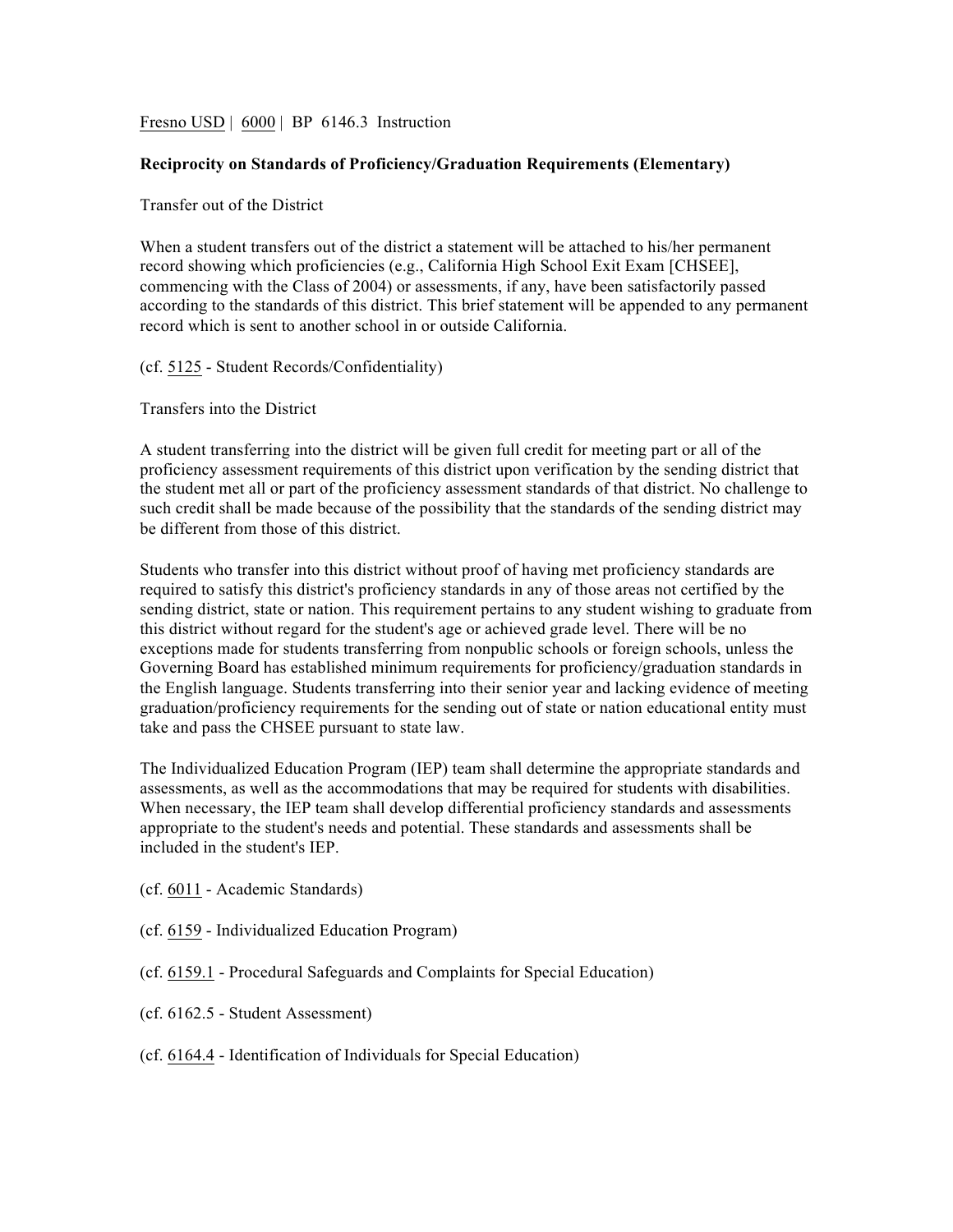No student shall be classified as eligible for differential standards of proficiency for the purpose of circumventing the legal requirement to maintain academic eligibility for extracurricular or cocurricular activities. (Education Code 35160.5)

(cf. 6145 - Extracurricular and Cocurricular Activities)

A student with disabilities may be awarded a certificate or document of educational achievement or completion if the student has met one of the following requirements. (Education Code 56375)

1. Satisfactorily completed a prescribed alternative course of study approved by the Board.

2. Satisfactorily met his/her goals and objectives during high school as identified in his/her IEP.

3. Satisfactorily attended high school, participated in the instruction as prescribed in his/her IEP, and met the objectives of the statement of transition services.

(cf. 5127 - Graduation Ceremonies and Activities)

In accordance with Education Code 56376, a student with disabilities who meets the criteria specified above shall be eligible to participate in any graduation ceremony and any school activity related to graduation in which a student of similar age without disabilities would be eligible to participate. (Education Code 56376)

Legal Reference:

EDUCATION CODE

35160 Authority of governing boards

35160.1 Broad authority of school districts

47612.5 Charter schools operations, general requirements

51003 Statewide academic standards

51225.3 Requirements for graduation

51228 Minimum curriculum standards

52017 Additional elements for secondary school plan

60605 Academic content and performance standards; assessments

60641-60647 Standardized Testing and Reporting Program

CODE OF CALIFORNIA REGULATIONS, TITLE 5

3070 Graduation